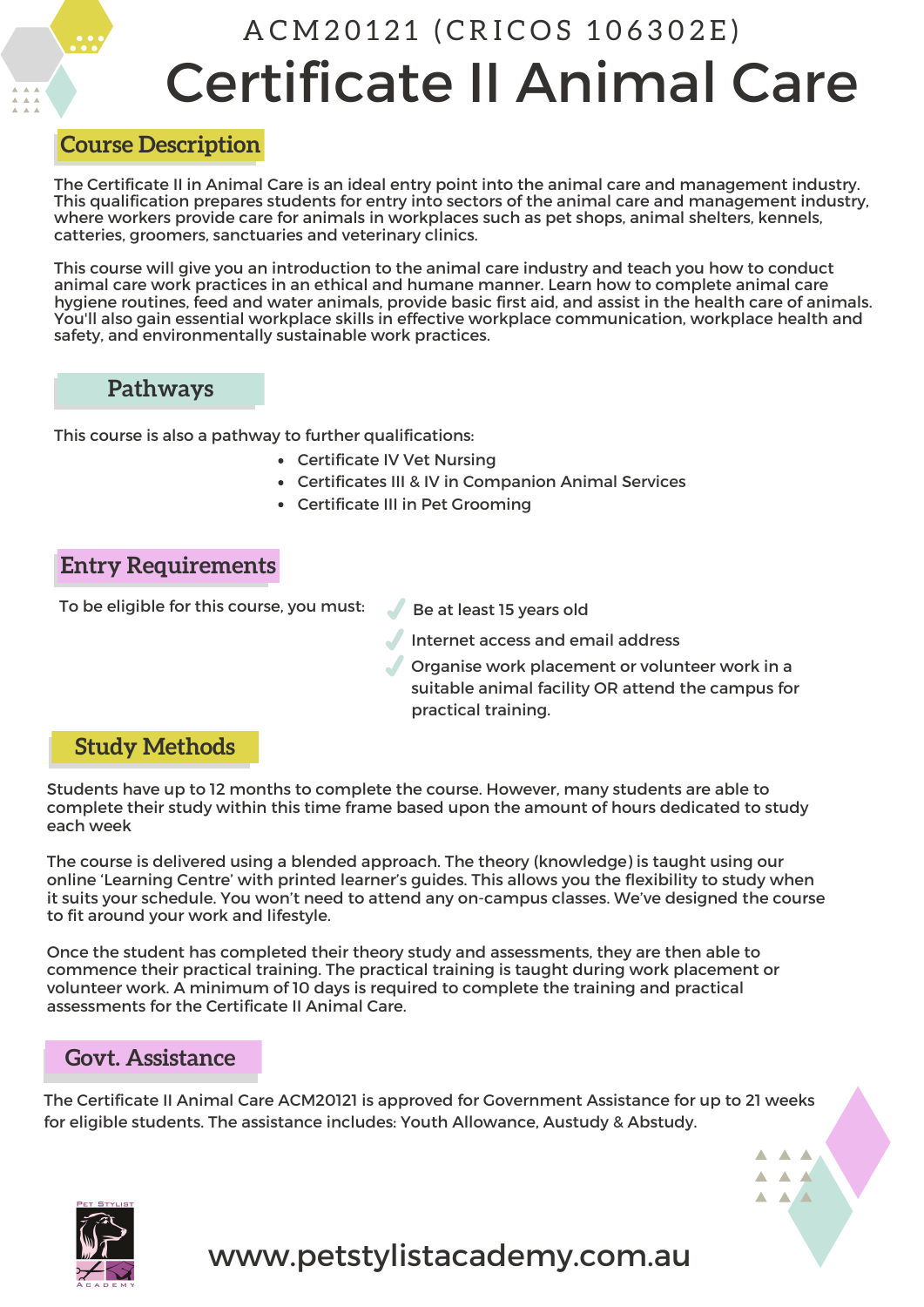# Certificate II Animal Care A C M 20121 (CRICOS 106302E)

#### **Course Fee**

The Certificate II Animal Care course fee is **\$3,500**. The academy has several payment options that cater for each student's personal circumstances.

# **Payment Options**

#### 1.**Full Payment Student**

The student will be invoiced at commencement of the course and during the practical training component. This option is ideal for those students with finances to cover the full course costs. Students will receive their qualification and certificate on successful completion of the course.

#### 2. **Direct Debit (Debit Success)**

The student will enter into a payment plan with Debit Success. After paying an enrollment fee students will pay weekly installments using a debit or credit card. Students will ONLY receive their qualification and certificate when all payments have been made.

# **Subjects Covered**

- Animal Breeds
- Coat Types
- Anatomy
- Animal Welfare and Handling
- Workplace Health & Safety
- Animal Behaviour & Psychology
- Fleas & Common Parasites
- Zoonoses
- Pet First Aid
- Dog Enrichment
- Cat Enrichment
- Bathing & Drying
- Animal Handling and Restraints
- Diseases and Infection control
- Customer Service and Relations

# **Units of Study**

| <b>CODE</b>      | UNIT                                                      |
|------------------|-----------------------------------------------------------|
| <b>ACMGEN201</b> | Work in the animal care industry                          |
| <b>ACMGEN202</b> | Complete animal care hygiene routines                     |
| ACMGEN203        | Feed and water animals                                    |
| <b>ACMGEN204</b> | Assist in health care of animals                          |
| <b>ACMSUS201</b> | Participate in environmentally sustainable work practices |
| <b>ACMWHS201</b> | Participate in workplace health and safety processes      |
| BSBCMM211        | Apply communication skills                                |
| ACMBEH302        | Provide enrichment for animals                            |
| <b>ACMGEN309</b> | Provide basic animal first aid                            |
| <b>ACMGEN310</b> | Provide reception services for an animal care facility    |
| ACMSPE316        | Provide general care of domestic dogs                     |
| ACMSPE317        | Provide general care of domestic cats                     |





 $\blacktriangle$   $\blacktriangle$   $\blacktriangle$ 

 $\blacktriangle$   $\blacktriangle$  $\blacktriangle$   $\blacktriangle$ 



# www.petstylistacademy.com.au